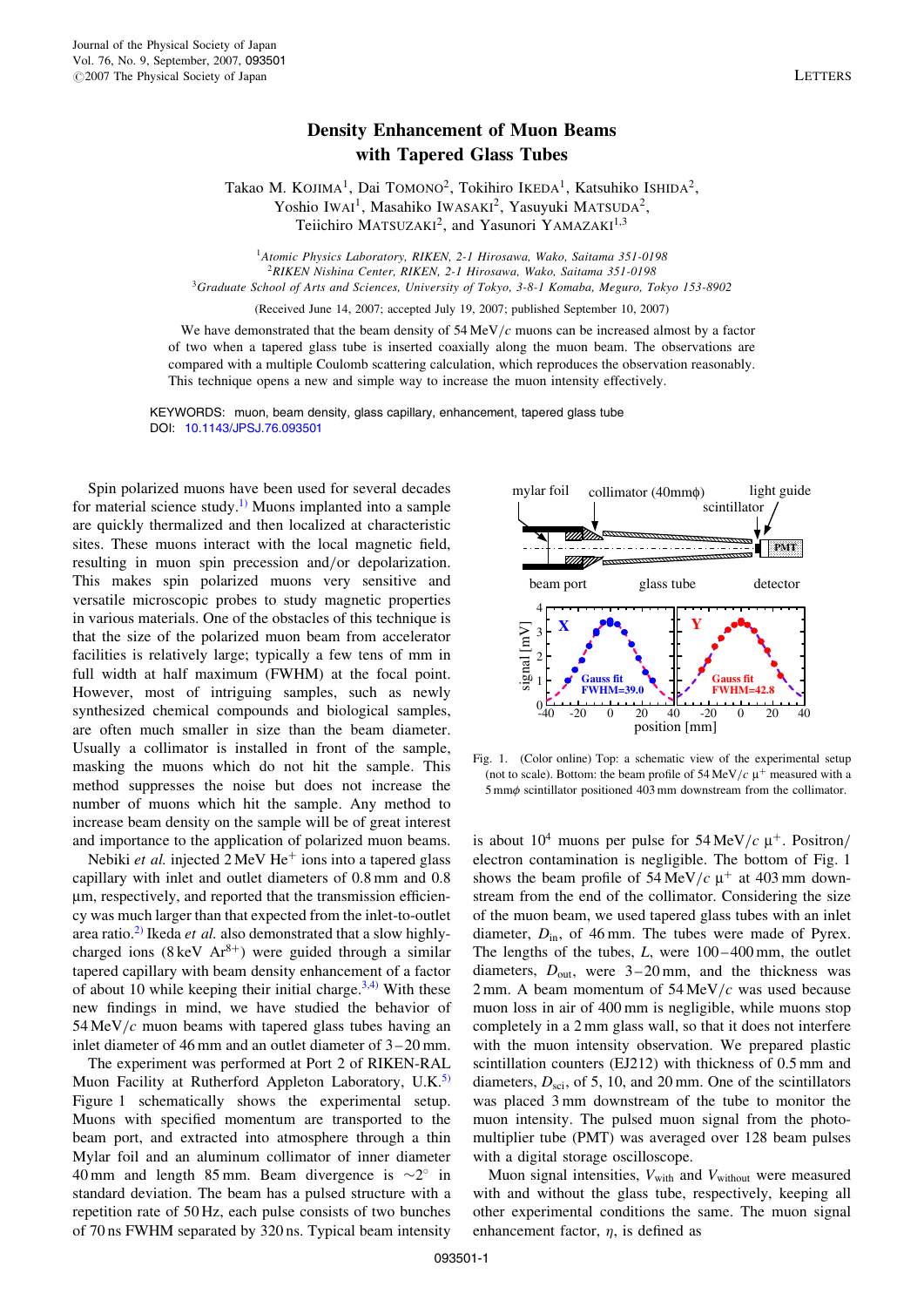

Fig. 2. (Color online) The signal enhancement factor  $\eta$  as a function of outlet diameter  $D_{\text{out}}$  for 54 MeV/c muons with  $L = 400$  mm tubes for  $D_{\text{sci}} = 5, 10, \text{ and } 20 \text{ mm}$ . The error bar includes statistical and systematic errors (see text). Data points with "T" shape error bar are the mean of multiple measurements and those with "|" shape error bar are measured only once. Error bars of  $\mu^-$  data are omitted for clarity.

$$
\eta = \begin{cases} V_{\text{with}} / V_{\text{without}} & \text{for } D_{\text{sci}} \le D_{\text{out}}, \\ V_{\text{with}} / V_{\text{without, } d \le D_{\text{out}}} & \text{for } D_{\text{sci}} > D_{\text{out}}, \end{cases}
$$
(1a)

$$
V_{\text{with}}/V_{\text{without, }d \leq D_{\text{out}}} \quad \text{for } D_{\text{sci}} > D_{\text{out}}, \tag{1b}
$$

where the suffix " $d \le D_{\text{out}}$ " stands for the muon signal integrated within the area of  $D_{\text{out}}$  using muon beam profile.

Figure 2 shows  $\eta$  as a function of  $D_{\text{out}}$  for  $D_{\text{sci}} = 5$ , 10, and 20 mm, and  $L = 400$  mm. The error bars were evaluated from the deviation of the measured values to be about 5%. Taking this fact into account, we also included error bars of 5% for data points measured only once. In addition, for all data points, we added a systematic error of a few percent due to the finite resolution of the oscilloscope. It is worth noting that the signal enhancement for  $\mu^-$  was almost identical to that of  $\mu^+$ .

Because the energy deposition of each muon to the scintillator depends on its kinetic energy and pass length in the scintillator,  $\eta$  does not directly correspond to the density enhancement of the muon beam. Energy and angular distributions of muons at the position of the scintillator were calculated with a Monte Carlo simulation, and a pair of average deposition energies  $\varepsilon_{\text{with}}$  and  $\varepsilon_{\text{without}}$  was evaluated for each experimental condition. The number of muons  $N_{\text{with}}$ and  $N_{\text{without}}$  are proportional to  $V_{\text{with}}/\varepsilon_{\text{with}}$  and  $V_{\text{without}}/$  $\varepsilon$ <sub>without</sub>, respectively. In the simulation; 1) the energy loss is scaled from proton data using a semi-empirical formula, 2) the energy straggling is given by the Vavilov distribution, and 3) the angular distribution is given by the Moliere expression for multiple scattering.<sup>[6\)](#page-2-0)</sup> For simplicity, a parallel muon beam is generated having a 4% momentum dispersion and the Gaussian position distribution shown in Fig. 1. The beam density enhancement factor,  $\xi$ , is given as

$$
\xi = \begin{cases} N_{\text{with}} / N_{\text{without}} & \text{for } D_{\text{sci}} \le D_{\text{out}}, \\ N_{\text{out}} / N_{\text{out}} & \text{for } D_{\text{out}} \end{cases}
$$
 (2a)

$$
\vec{\tau} = \begin{cases} N_{\text{with}}/N_{\text{without}} & \text{for } D_{\text{sci}} \le D_{\text{out}}, \\ N_{\text{with}}/N_{\text{without, } d \le D_{\text{out}}} & \text{for } D_{\text{sci}} > D_{\text{out}}. \end{cases}
$$
 (2a)

Figure 3 shows  $\xi$  as a function of  $D_{\text{out}}$  for  $D_{\text{sci}} = 20 \text{ mm}$ and  $D_{\text{sci}} = D_{\text{out}}$  together with the results of the numerical



Fig. 3. (Color online) The beam density enhancement  $\xi$  for  $54 \text{ MeV}/c$ muons as a function of  $D_{\text{out}}$  for  $D_{\text{sci}} = 20$  mm and  $D_{\text{sci}} = D_{\text{out}}$ . The solid and dashed lines show the results of the simulation for  $D_{\text{sci}} = 20 \text{ mm}$  and  $D_{\text{sci}} = D_{\text{out}}$ , respectively.

simulation. As seen in the figure, beam density enhancements were observed for all the conditions studied, and furthermore the simulation successfully reproduced the overall behavior of the experimental results. This enhancement occurs because a certain fraction of muons incident on the inner wall is reflected via small angle scattering and transported to the outlet of the tube. For  $D_{\text{sci}} = 20 \text{ mm}$ ,  $\xi$ increases from  $\sim$ 1.5 to  $\sim$ 2.3 as  $D_{\text{out}}$  decreases from 20 to 3 mm, whereas  $\xi$  stays almost constant for  $D_{\rm sci} = D_{\rm out}$ . This difference is due to muons with large angle at the outlet of the tube. Since the counter is placed 3 mm downstream from the outlet, such muons miss the counter if  $D_{\text{sci}} = D_{\text{out}}$ . Although we do not know the real reason why the observed  $\xi$ for  $D_{\text{sci}} = D_{\text{out}} = 5 \text{ mm}$  was much smaller than the result of the simulation, one possibility is slight misalignment of the 5 mm scitillator from the tube axis.

Figure 4 shows  $\xi$  as a function of L with  $D_{\text{out}} = D_{\text{sci}} =$ 20 mm and its Monte Carlo simulation. It is clearly seen that  $\xi$  increases monotonically with L. When the length L varies from 100 to 400 mm, the taper angle,  $\theta = \tan^{-1}[(D_{in} D<sub>out</sub>)/2L$ , changes from 7.4 to 1.9°. As the incident angle



Fig. 4. (Color online) The beam density enhancement  $\xi$  for 54 MeV/c  $\mu^+$ as a function of the tube length L for  $D_{\text{out}} = D_{\text{sci}} = 20$  mm. The solid line shows the simulation.